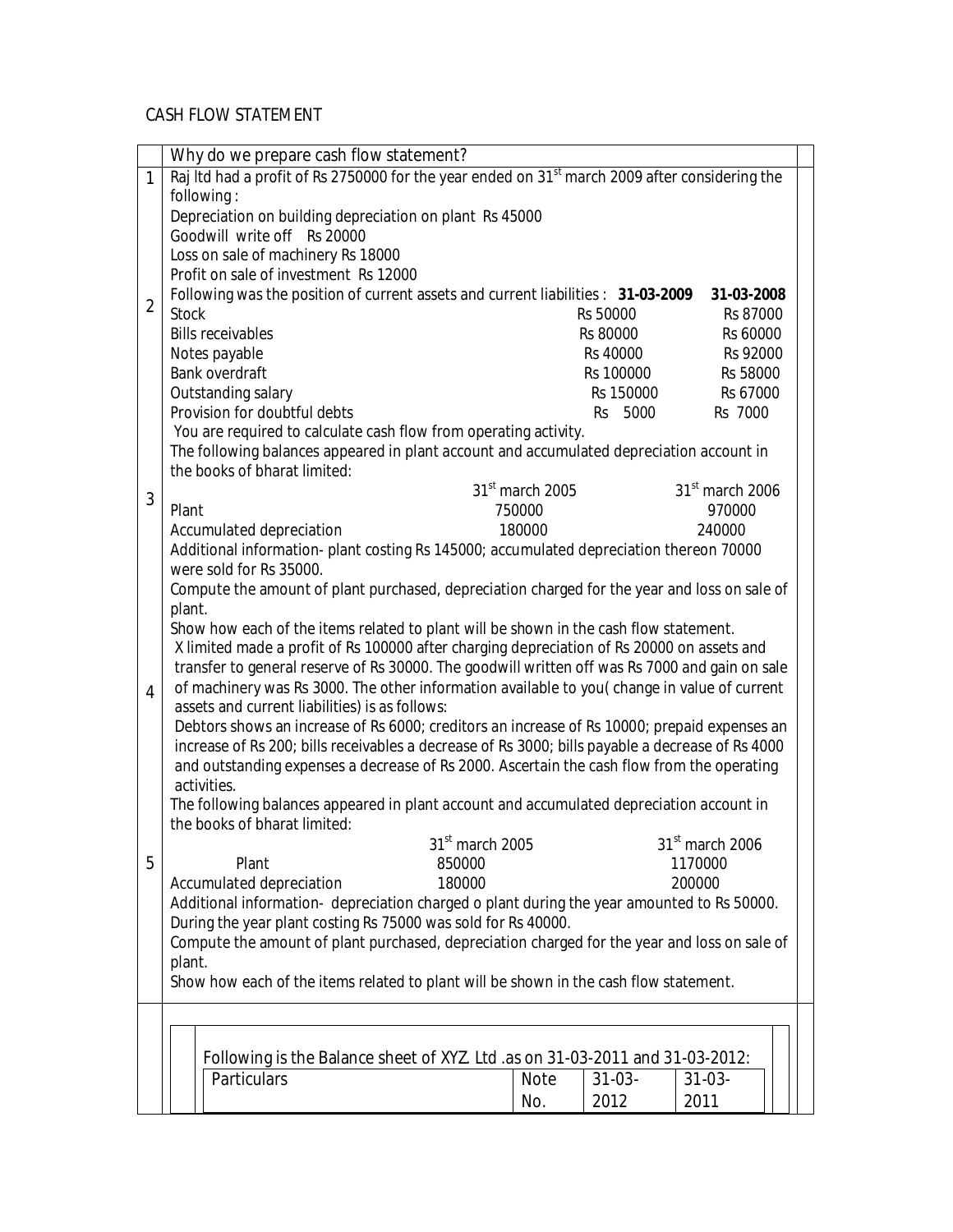|                | <b>I. EQUITY AND LIABILITIES</b>                                             |                                     |     |         |        |  |  |  |
|----------------|------------------------------------------------------------------------------|-------------------------------------|-----|---------|--------|--|--|--|
|                | 1) Shareholders Funds                                                        |                                     |     |         |        |  |  |  |
|                | a) Share Capital                                                             |                                     |     | 700000  | 600000 |  |  |  |
|                | b) Reserve And Surplus(Profit & Loss                                         |                                     |     | 200000  | 110000 |  |  |  |
|                | Bal.)                                                                        |                                     |     |         |        |  |  |  |
|                | 2) Non- Current Liabilities                                                  |                                     |     |         |        |  |  |  |
|                | Long Term Borrowings                                                         |                                     |     | 300000  | 200000 |  |  |  |
|                | 3) Current Liabilities                                                       |                                     |     |         |        |  |  |  |
|                | <b>Trade Payables</b>                                                        |                                     |     | 30000   | 25000  |  |  |  |
|                | <b>TOTAL</b>                                                                 |                                     |     | 1230000 | 935000 |  |  |  |
|                | <b>II. ASSETS</b>                                                            |                                     |     |         |        |  |  |  |
|                |                                                                              |                                     |     |         |        |  |  |  |
|                | 1) Non- Current Assets                                                       |                                     |     |         |        |  |  |  |
|                | <b>Fixed Assets (Tangible Assets)</b>                                        |                                     |     | 1100000 | 800000 |  |  |  |
|                | 2) Current Assets                                                            |                                     |     |         |        |  |  |  |
|                | a) Inventories                                                               |                                     |     | 70000   | 60000  |  |  |  |
|                | b) Trade Receivables                                                         |                                     |     | 32000   | 40000  |  |  |  |
|                | Cash And Cash Equivalents<br>C)                                              |                                     |     | 28000   | 35000  |  |  |  |
|                | <b>TOTAL</b>                                                                 | 1230000                             |     |         | 935000 |  |  |  |
|                |                                                                              |                                     |     |         |        |  |  |  |
|                | Prepare cash flow statement.                                                 |                                     |     |         |        |  |  |  |
| $\overline{2}$ | Following is the Balance sheet of XYZ. Ltd .as on 31-03-2011 and 31-03-2012: |                                     |     |         |        |  |  |  |
|                | Particulars                                                                  | $31-03-$<br>$31-03-$<br><b>Note</b> |     |         |        |  |  |  |
|                |                                                                              |                                     | No. | 2012    | 2011   |  |  |  |
|                | <b>I. EQUITY AND LIABILITIES</b>                                             |                                     |     |         |        |  |  |  |
|                | <b>1) SHAREHOLDERS FUNDS</b>                                                 |                                     |     |         |        |  |  |  |
|                | a. SHARE CAPITAL                                                             |                                     |     | 700000  | 600000 |  |  |  |
|                | b. RESERVE AND SURPLUS (PROFIT &                                             |                                     |     | 200000  | 110000 |  |  |  |
|                | LOSS BAL.)                                                                   |                                     |     |         |        |  |  |  |
|                | 2) NON- CURRENT LIABILITIES                                                  |                                     |     |         |        |  |  |  |
|                | LONG TERM BORROWINGS                                                         |                                     |     | 300000  | 200000 |  |  |  |
|                | 3) CURRENT LIABILITIES                                                       |                                     |     |         |        |  |  |  |
|                | <b>TRADE PAYABLES</b>                                                        |                                     |     | 30000   | 25000  |  |  |  |
|                | TOTAL                                                                        |                                     |     | 1230000 | 935000 |  |  |  |
|                | <b>II. ASSETS</b>                                                            |                                     |     |         |        |  |  |  |
|                | 1. NON- CURRENT ASSETS                                                       |                                     |     |         |        |  |  |  |
|                | FIXED ASSETS (TANGIBLE ASSETS)                                               |                                     |     | 1100000 | 800000 |  |  |  |
|                | 2. CURRENT ASSETS                                                            |                                     |     |         |        |  |  |  |
|                | a. INVENTORIES                                                               |                                     |     | 70000   | 60000  |  |  |  |
|                | b. TRADE RECEIVABLES                                                         |                                     |     | 32000   | 40000  |  |  |  |
|                | c. CASH AND CASH                                                             |                                     |     |         |        |  |  |  |
|                | <b>EQUIVALENTS</b>                                                           |                                     |     | 28000   | 35000  |  |  |  |
|                | <b>TOTAL</b>                                                                 |                                     |     | 1230000 | 935000 |  |  |  |
|                | Additional information:                                                      |                                     |     |         |        |  |  |  |
|                | During the year a piece of machinery of the book value of Rs 80000 was sold  |                                     |     |         |        |  |  |  |
|                |                                                                              |                                     |     |         |        |  |  |  |
|                | for Rs 65000. Depreciation provided on tangible assets during the year       |                                     |     |         |        |  |  |  |
|                | amounted to Rs 200000.                                                       |                                     |     |         |        |  |  |  |
|                | prepare cash flow statement.                                                 |                                     |     |         |        |  |  |  |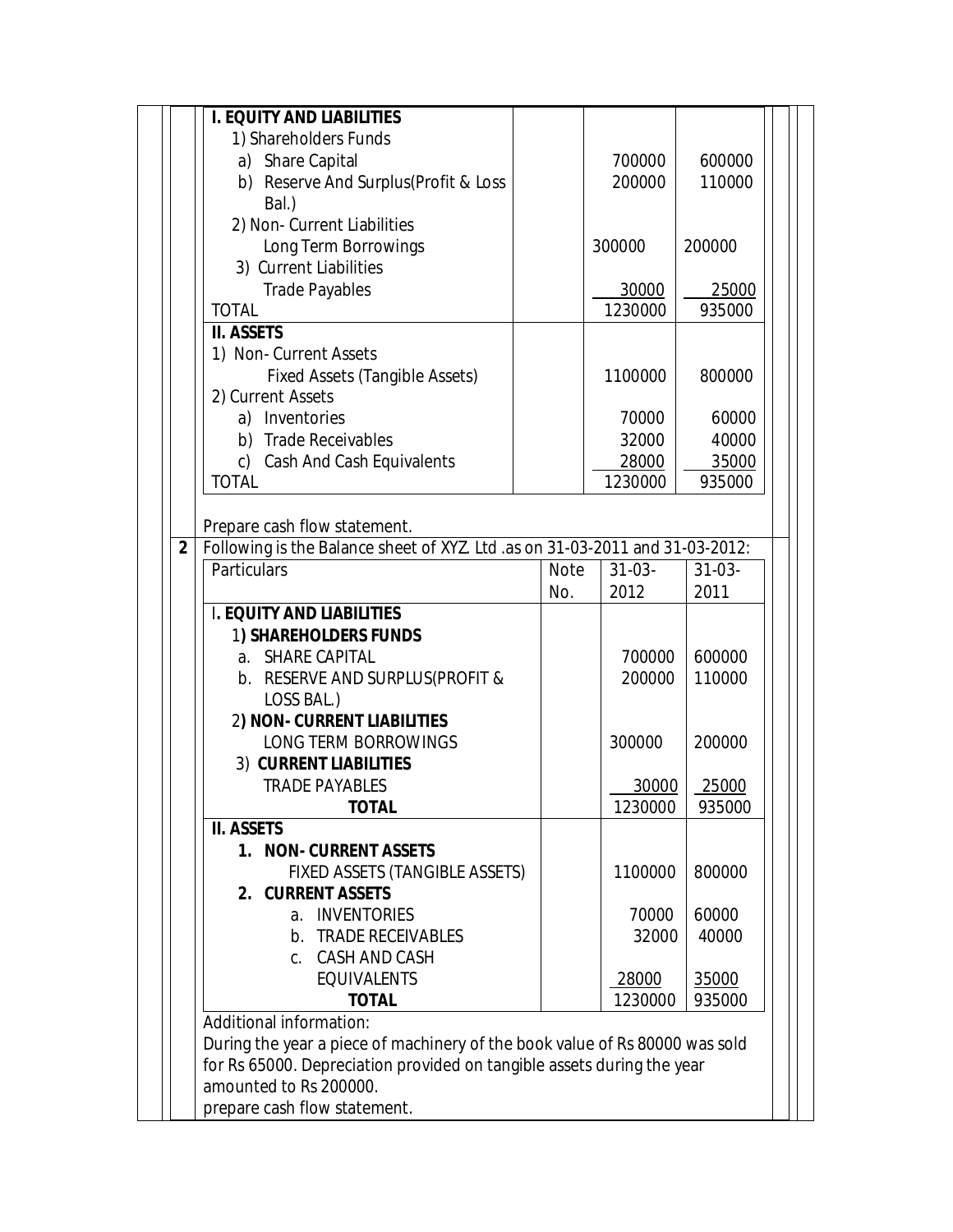| Following are the summarised balance sheet of Philips Ltd as at 31-03-12 and<br>3 |                                                                                                                                    |          |             |             |          |  |  |
|-----------------------------------------------------------------------------------|------------------------------------------------------------------------------------------------------------------------------------|----------|-------------|-------------|----------|--|--|
| 2013:                                                                             |                                                                                                                                    |          |             |             |          |  |  |
| Particulars                                                                       |                                                                                                                                    |          | <b>Note</b> | 31-03-13    | 31-03-12 |  |  |
|                                                                                   |                                                                                                                                    |          | No          |             |          |  |  |
| <b>EQUITY AND LIABILITIES</b>                                                     |                                                                                                                                    |          |             |             |          |  |  |
| 1. Shareholders' Funds                                                            |                                                                                                                                    |          |             |             |          |  |  |
| Share capital<br>а.                                                               |                                                                                                                                    |          |             | 1350000     | 1350000  |  |  |
| b. Reserves and surplus                                                           |                                                                                                                                    |          | 1           | 1134000     | 1068000  |  |  |
| 2. Non-current Liabilities                                                        |                                                                                                                                    |          |             |             |          |  |  |
| 10% debentures                                                                    |                                                                                                                                    |          |             | 810000      | Nil      |  |  |
| 3. Current liabilities                                                            |                                                                                                                                    |          |             |             |          |  |  |
| a. Creditors                                                                      |                                                                                                                                    |          |             | 302000      | 504000   |  |  |
| b. Short-term provision                                                           |                                                                                                                                    |          | 2           | 130000      | 225000   |  |  |
| <b>Total</b>                                                                      |                                                                                                                                    |          |             | 3726000     | 3147000  |  |  |
| <b>ASSETS</b>                                                                     |                                                                                                                                    |          |             |             |          |  |  |
|                                                                                   | 1. Non-current Assets                                                                                                              |          |             |             |          |  |  |
| a. Fixed Assets                                                                   |                                                                                                                                    |          |             | 960000      | 1200000  |  |  |
| b. investment                                                                     |                                                                                                                                    |          |             | 180000      | 150000   |  |  |
| 2. Current Assets                                                                 |                                                                                                                                    |          |             |             |          |  |  |
| a. Current investment                                                             |                                                                                                                                    |          |             | 21000       | 17000    |  |  |
|                                                                                   | b. Inventories                                                                                                                     |          |             | 630000      | 720000   |  |  |
| <b>Trade Recievables</b><br>$C_{\rm{eq}}$                                         |                                                                                                                                    |          |             | 1365000     | 630000   |  |  |
| d. Cash & cashequivalents(Bank)                                                   |                                                                                                                                    |          |             | 570000      | 430000   |  |  |
| <b>Total</b>                                                                      |                                                                                                                                    |          | 3726000     | 3147000     |          |  |  |
| Note to Account:                                                                  |                                                                                                                                    |          |             |             |          |  |  |
| <b>PARTICULARS</b>                                                                | $31-03-13$                                                                                                                         | 31-03-12 |             |             |          |  |  |
| Note 1                                                                            |                                                                                                                                    |          |             |             |          |  |  |
| <b>Reserve and Surplus</b>                                                        |                                                                                                                                    |          |             |             |          |  |  |
| General reserve                                                                   | 930000                                                                                                                             | 900000   |             |             |          |  |  |
| Statement of profit and loss                                                      | 204000                                                                                                                             | 168000   |             |             |          |  |  |
|                                                                                   | Note 2                                                                                                                             |          |             |             |          |  |  |
|                                                                                   | <b>Short term provision</b><br>130000                                                                                              |          |             |             |          |  |  |
| Provision for Tax                                                                 | 225000                                                                                                                             |          |             |             |          |  |  |
| Additional information:                                                           |                                                                                                                                    |          |             |             |          |  |  |
| a) During the year depreciation charged on fixed assets amounted to Rs            |                                                                                                                                    |          |             |             |          |  |  |
| 50000.                                                                            |                                                                                                                                    |          |             |             |          |  |  |
|                                                                                   | b) During the year tax paid amounted to Rs 120000.<br>Following are the summarised balance sheet of Philips Ltd as at 31-03-12 and |          |             |             |          |  |  |
| 4                                                                                 |                                                                                                                                    |          |             |             |          |  |  |
| 2013:<br>Particulars                                                              |                                                                                                                                    |          | <b>Note</b> | $31 - 03 -$ |          |  |  |
|                                                                                   |                                                                                                                                    |          |             |             | $31-03-$ |  |  |
|                                                                                   |                                                                                                                                    |          | No          | 13          | 12       |  |  |
| <b>EQUITY AND LIABILITIES</b>                                                     |                                                                                                                                    |          |             |             |          |  |  |
| <b>Shareholders' Funds</b>                                                        |                                                                                                                                    |          |             |             |          |  |  |
| Share capital                                                                     |                                                                                                                                    |          |             | 1350000     | 1350000  |  |  |
| Reserves and surplus                                                              |                                                                                                                                    | 1        |             | 1134000     | 1068000  |  |  |
| <b>Non-current Liabilities</b>                                                    |                                                                                                                                    |          |             |             |          |  |  |
| 10% debentures                                                                    |                                                                                                                                    |          |             | 810000      | Nil      |  |  |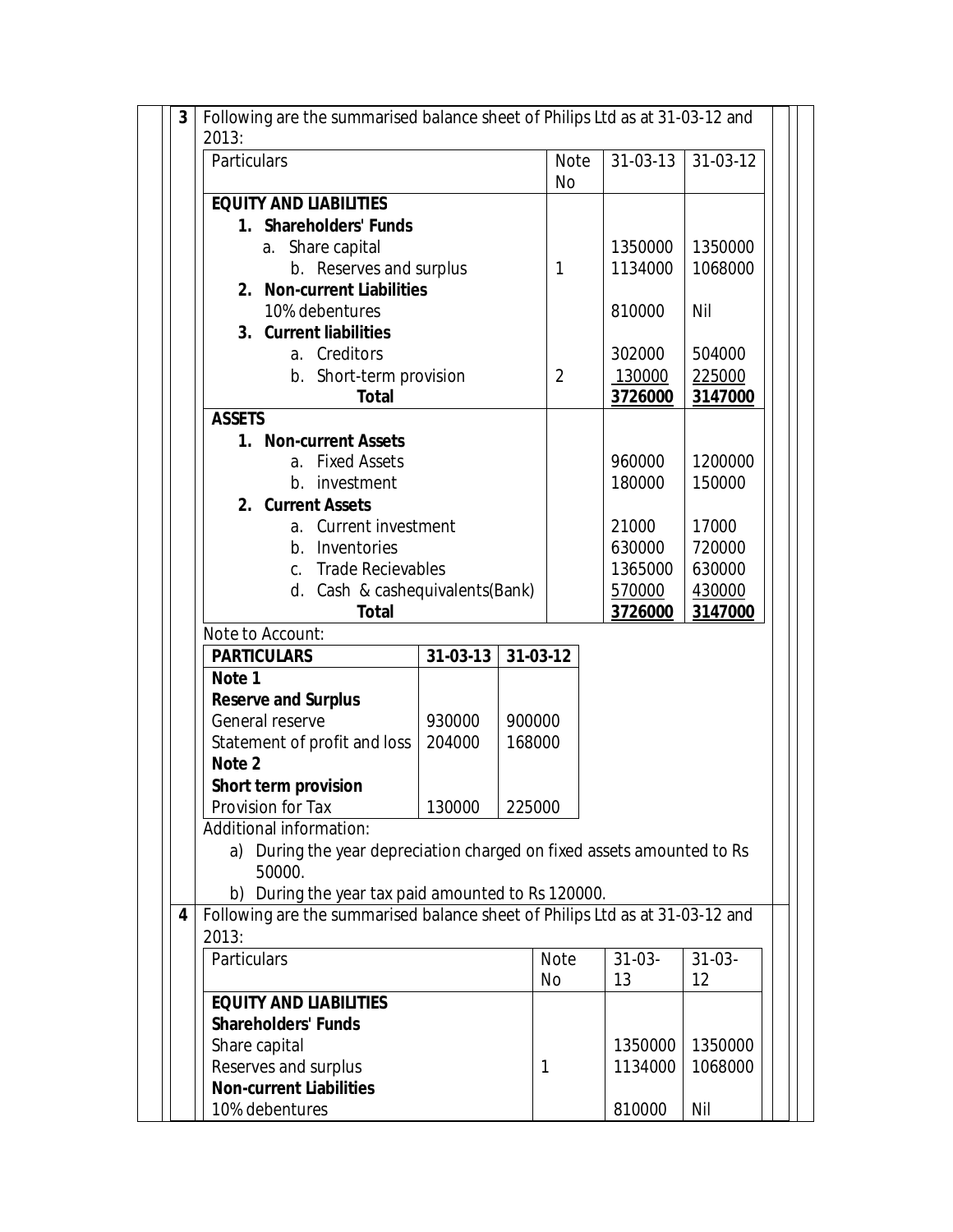| <b>Current liabilities</b>                                                                           |          |                  |                |                |          |
|------------------------------------------------------------------------------------------------------|----------|------------------|----------------|----------------|----------|
| Creditors                                                                                            |          |                  |                | 302000         | 504000   |
| Short-term provision                                                                                 |          |                  | $\overline{2}$ | 130000         | 225000   |
| <b>Total</b>                                                                                         |          |                  |                | 3726000        | 3147000  |
| <b>ASSETS</b>                                                                                        |          |                  |                |                |          |
| <b>Non-current Assets</b>                                                                            |          |                  |                |                |          |
| <b>Fixed Assets</b>                                                                                  |          |                  |                | 960000         | 1200000  |
| Investment                                                                                           |          |                  |                | 180000         | 150000   |
| <b>Current Assets</b>                                                                                |          |                  |                |                |          |
| <b>Current investment</b>                                                                            |          |                  |                | 21000          | 17000    |
| Inventories                                                                                          |          |                  |                | 630000         | 720000   |
| <b>Trade Recievables</b>                                                                             |          |                  |                | 1365000        | 630000   |
| Cash and cash equivalents(Bank)                                                                      |          |                  |                | 570000         | 430000   |
| <b>Total</b>                                                                                         |          |                  |                | 3726000        | 3147000  |
| Note to Account:                                                                                     |          |                  |                |                |          |
| <b>PARTICULARS</b>                                                                                   | 31-03-13 |                  | 31-03-12       |                |          |
| Note 1                                                                                               |          | 900000<br>168000 |                |                |          |
| <b>Reserve and Surplus</b>                                                                           |          |                  |                |                |          |
| General reserve                                                                                      | 930000   |                  |                |                |          |
| Statement of profit and loss                                                                         | 204000   |                  |                |                |          |
|                                                                                                      |          |                  |                |                |          |
| Note 2                                                                                               |          |                  |                |                |          |
| Short term provision                                                                                 |          |                  |                |                |          |
| Provision for Tax                                                                                    | 130000   |                  | 225000         |                |          |
| Additional information:<br>During the year depreciation charged on fixed assets amounted to Rs<br>c) |          |                  |                |                |          |
| 50000.                                                                                               |          |                  |                |                |          |
| Following are the summarised balance sheet of Philips Ltd as at 31-03-12 and                         |          |                  |                |                |          |
| 2013:                                                                                                |          |                  |                |                |          |
| Particulars                                                                                          |          |                  | <b>Note</b>    | $31 - 03 - 13$ | 31-03-12 |
| 5                                                                                                    |          |                  | <b>No</b>      |                |          |
| <b>EQUITY AND LIABILITIES</b>                                                                        |          |                  |                |                |          |
| <b>Shareholders' Funds</b>                                                                           |          |                  |                |                |          |
| Share capital                                                                                        |          |                  |                | 1350000        | 1350000  |
| Reserves and surplus                                                                                 |          |                  | 1              | 1134000        | 1068000  |
| <b>Non-current Liabilities</b>                                                                       |          |                  |                |                |          |
| 10% debentures                                                                                       |          |                  |                | 810000         | Nil      |
| <b>Current liabilities</b>                                                                           |          |                  |                |                |          |
| Creditors                                                                                            |          |                  |                | 402000         | 504000   |
| Short-term provision(Proposed Dividend)                                                              |          |                  |                | 30000          | 225000   |
| <b>Total</b><br><b>ASSETS</b>                                                                        |          |                  |                | 3726000        |          |
| <b>Non-current Assets</b>                                                                            |          |                  |                |                |          |
| <b>Fixed Assets</b>                                                                                  |          |                  |                | 960000         | 1200000  |
| Investment                                                                                           |          |                  |                | 180000         | 150000   |
|                                                                                                      |          |                  |                |                | 3147000  |
| <b>Current Assets</b><br>Current investment                                                          |          |                  |                | 21000          | 17000    |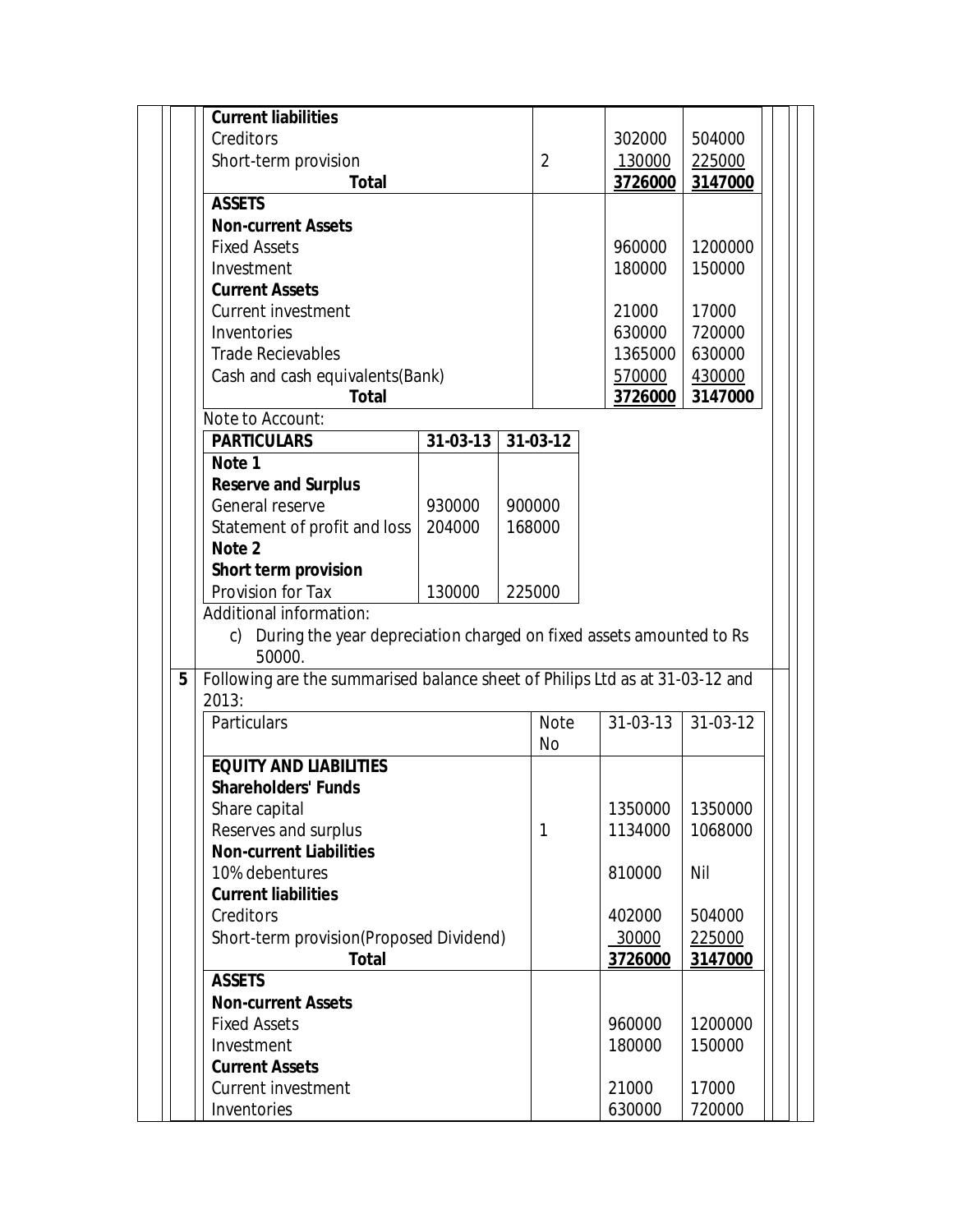| <b>Trade Recievables</b>                                                     |                |         |             | 1365000            |                   |  |  |  |
|------------------------------------------------------------------------------|----------------|---------|-------------|--------------------|-------------------|--|--|--|
|                                                                              |                |         |             |                    | 630000            |  |  |  |
| Cash and cash equivalents(Bank)                                              |                |         |             | 570000             | 430000<br>3147000 |  |  |  |
| <b>Total</b>                                                                 |                |         |             | 3726000            |                   |  |  |  |
| Note to Account:                                                             |                |         |             |                    |                   |  |  |  |
| <b>PARTICULARS</b>                                                           | 31-03-13       |         | 31-03-12    |                    |                   |  |  |  |
| Note 1                                                                       |                |         |             |                    |                   |  |  |  |
| <b>Reserve and Surplus</b>                                                   |                |         |             |                    |                   |  |  |  |
| General reserve                                                              | 930000         |         | 900000      |                    |                   |  |  |  |
| Statement of profit and loss                                                 | 204000         |         | 168000      |                    |                   |  |  |  |
| Additional information:                                                      |                |         |             |                    |                   |  |  |  |
| During the year depreciation charged on fixed assets amounted to Rs 50000.   |                |         |             |                    |                   |  |  |  |
| Following are the summarised balance sheet of Philips Ltd as at 31-03-12 and |                |         |             |                    |                   |  |  |  |
| 2013:                                                                        |                |         |             |                    |                   |  |  |  |
| Particulars                                                                  |                |         | <b>Note</b> | 31-03-13           | 31-03-12          |  |  |  |
|                                                                              |                |         | <b>No</b>   |                    |                   |  |  |  |
| <b>EQUITY AND LIABILITIES</b>                                                |                |         |             |                    |                   |  |  |  |
| <b>Shareholders' Funds</b>                                                   |                |         |             |                    |                   |  |  |  |
| Share capital                                                                |                |         |             | 1350000            | 1350000           |  |  |  |
| Reserves and surplus                                                         | $\mathbf{1}$   | 1134000 | 1068000     |                    |                   |  |  |  |
| <b>Non-current Liabilitie</b>                                                |                |         |             |                    |                   |  |  |  |
| 10% debentures                                                               |                | 810000  | Nil         |                    |                   |  |  |  |
| <b>Current liabilities</b>                                                   |                |         |             |                    |                   |  |  |  |
| Creditors                                                                    |                |         |             | 402000             | 504000            |  |  |  |
| Short-term provision(Proposed Dividend)                                      |                |         |             | 30000              | 225000            |  |  |  |
| <b>Total</b>                                                                 |                |         |             | 3726000            | 3147000           |  |  |  |
| <b>ASSETS</b>                                                                |                |         |             |                    |                   |  |  |  |
| <b>Non-current Assets</b>                                                    |                |         |             |                    |                   |  |  |  |
| <b>Fixed Assets</b>                                                          |                |         |             | 960000             | 1200000           |  |  |  |
| Investment                                                                   |                |         |             | 180000             | 150000            |  |  |  |
| <b>Current Assets</b>                                                        |                |         |             |                    |                   |  |  |  |
| Current investment                                                           |                |         |             | 21000              | 17000             |  |  |  |
| Inventories                                                                  |                | 630000  | 720000      |                    |                   |  |  |  |
| <b>Trade Recievables</b>                                                     |                |         |             | 1365000            | 630000            |  |  |  |
| Cash and cash equivalents(Bank)                                              |                |         |             | 570000             | 430000            |  |  |  |
| <b>Total</b>                                                                 |                |         |             | 3726000<br>3147000 |                   |  |  |  |
| Note to Account:                                                             |                |         |             |                    |                   |  |  |  |
| <b>PARTICULARS</b><br>Note 1                                                 | $31 - 03 - 13$ |         | 31-03-12    |                    |                   |  |  |  |
| <b>Reserve and Surplus</b>                                                   |                |         |             |                    |                   |  |  |  |
| General reserve                                                              | 930000         |         | 900000      |                    |                   |  |  |  |
| Statement of profit and loss                                                 | 204000         |         | 168000      |                    |                   |  |  |  |
| Additional information:                                                      |                |         |             |                    |                   |  |  |  |
| During the year depreciation charged on fixed assets amounted to Rs<br>d)    |                |         |             |                    |                   |  |  |  |
| 50000.                                                                       |                |         |             |                    |                   |  |  |  |
| Interim dividend paid during the year amounted to Rs 30000.<br>e)            |                |         |             |                    |                   |  |  |  |
| During the year machinery costing Rs 80000 with book value of Rs<br>f)       |                |         |             |                    |                   |  |  |  |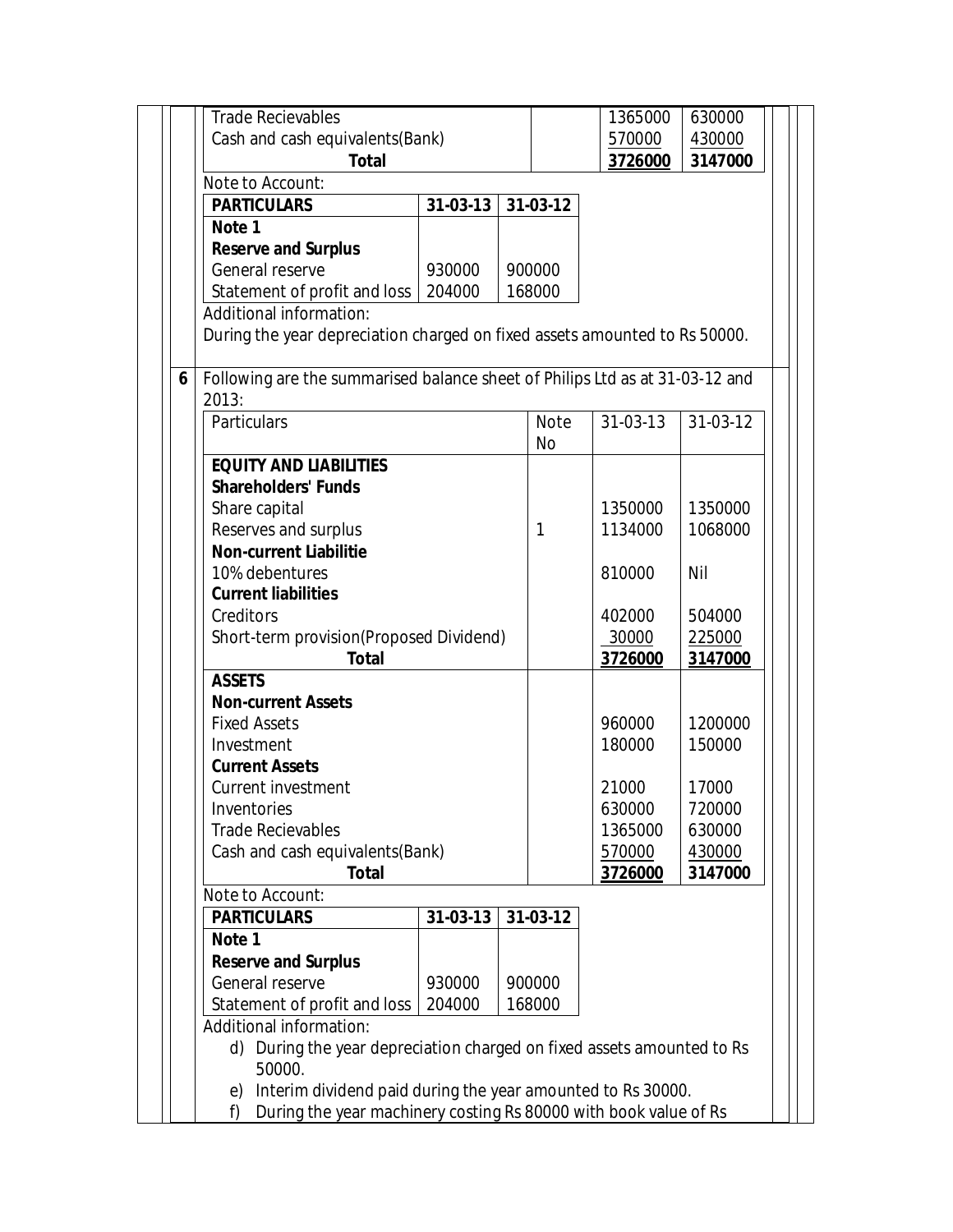| 2013:<br>Particulars                                                                |                |       | <b>Note</b>    | 31-03-13 | $31-03-12$ |  |  |
|-------------------------------------------------------------------------------------|----------------|-------|----------------|----------|------------|--|--|
|                                                                                     |                |       | No             |          |            |  |  |
| <b>I.EQUITY AND LIABILITIES</b>                                                     |                |       |                |          |            |  |  |
| <b>1.Shareholders' Funds</b>                                                        |                |       |                |          |            |  |  |
| a. Share capital                                                                    |                |       |                | 1350000  | 1350000    |  |  |
| <b>b.</b> Reserves and surplus                                                      |                |       | 1              | 1134000  | 1068000    |  |  |
| <b>2. Non-current Liabilities</b>                                                   |                |       |                |          |            |  |  |
| 10% debentures                                                                      |                |       |                | 810000   | Nil        |  |  |
| <b>3. Current liabilities</b>                                                       |                |       |                |          |            |  |  |
| a. Creditors                                                                        |                |       |                | 302000   | 504000     |  |  |
| <b>b.</b> Short-term provision                                                      |                |       | $\overline{2}$ | 130000   | 225000     |  |  |
| <b>Total</b>                                                                        |                |       |                | 3726000  | 3147000    |  |  |
| <b>II.ASSETS</b><br><b>1. Non-current Assets</b>                                    |                |       |                |          |            |  |  |
| a. Fixed Assets                                                                     |                |       |                |          |            |  |  |
| Tangible                                                                            |                |       |                | 1500000  | 1200000    |  |  |
| Intangible (Goodwill)                                                               |                |       |                |          |            |  |  |
| b. Investment (Non-Current)                                                         |                |       |                | 30000    | 50000      |  |  |
| <b>2.Current Assets</b>                                                             |                |       |                | 180000   | 150000     |  |  |
| a. Current investment                                                               |                |       |                |          |            |  |  |
| b. Inventories                                                                      |                |       | 21000          | 17000    |            |  |  |
| c. Trade Receivables                                                                |                |       | 600000         | 700000   |            |  |  |
| d. Cash and cash equivalents(Bank)                                                  |                |       |                | 825000   | 600000     |  |  |
| <b>Total</b>                                                                        |                |       |                | 570000   | 430000     |  |  |
|                                                                                     |                |       |                | 3726000  | 3147000    |  |  |
| Note to Account:<br><b>PARTICULARS</b>                                              | $31 - 03 - 13$ |       | 31-03-12       |          |            |  |  |
| Note 1                                                                              |                |       |                |          |            |  |  |
| <b>Reserve and Surplus</b>                                                          |                |       |                |          |            |  |  |
| General reserve                                                                     | 930000         |       | 900000         |          |            |  |  |
| Statement of profit and loss                                                        | 204000         |       | 168000         |          |            |  |  |
| Note 2                                                                              |                |       |                |          |            |  |  |
| <b>Short term provision</b>                                                         |                |       |                |          |            |  |  |
| Provision for Tax                                                                   | 100000         |       | 200000         |          |            |  |  |
| Proposed Dividend                                                                   | 30000          | 25000 |                |          |            |  |  |
|                                                                                     | 130000         |       | 225000         |          |            |  |  |
| Additional information:                                                             |                |       |                |          |            |  |  |
| During the year depreciation charged on fixed assets amounted to Rs<br>q)<br>50000. |                |       |                |          |            |  |  |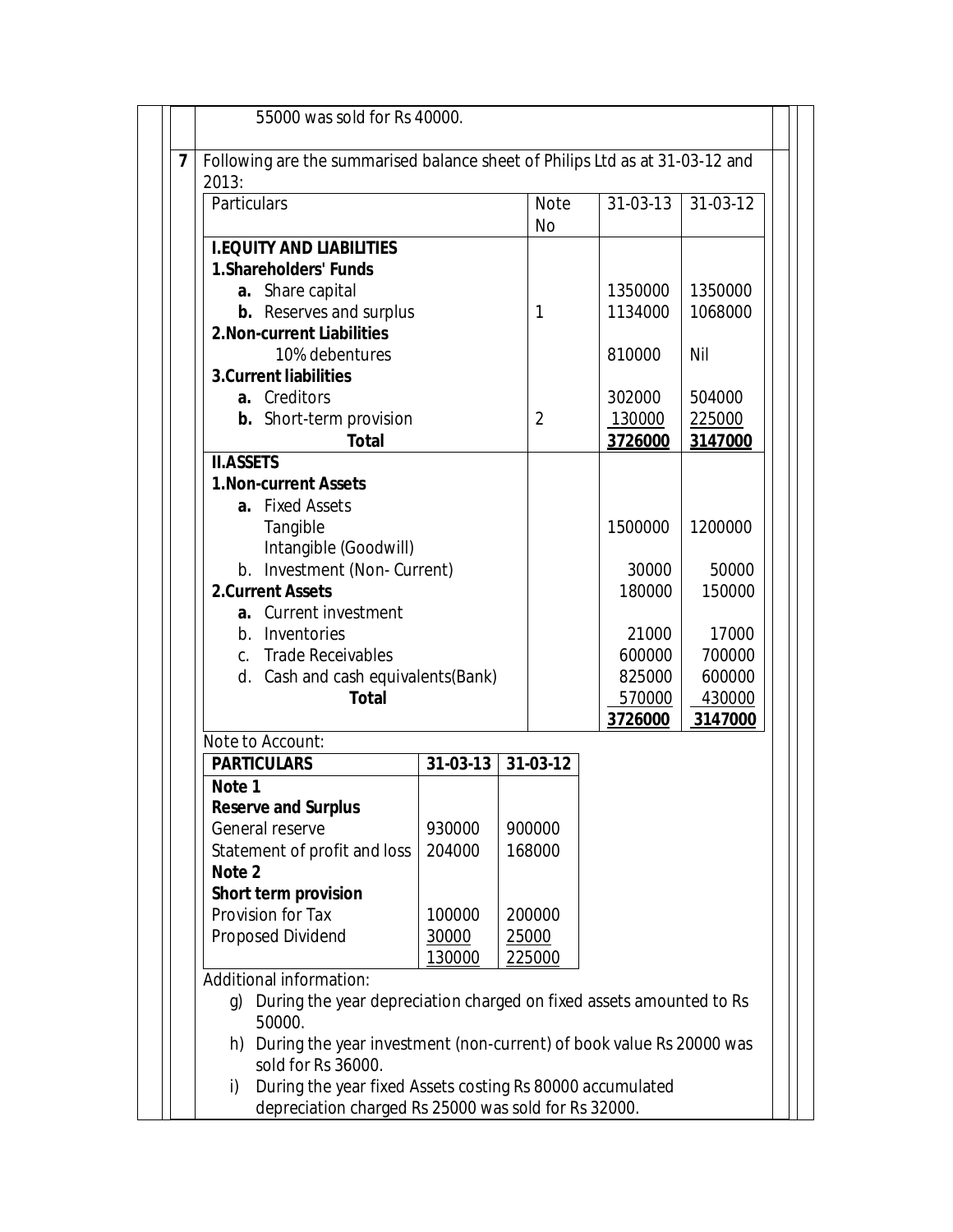| Particulars                                                               |                |        | <b>Note</b><br><b>No</b> | 2012    | 2013    |
|---------------------------------------------------------------------------|----------------|--------|--------------------------|---------|---------|
| <b>EQUITY AND LIABILITIES</b>                                             |                |        |                          |         |         |
| <b>Shareholders' Funds</b>                                                |                |        |                          |         |         |
| a. Share capital                                                          |                |        |                          | 675000  | 787500  |
| <b>b.</b> Reserves and surplus                                            |                |        |                          | 320625  | 506250  |
| <b>Non-current Liabilities</b>                                            |                |        |                          |         |         |
| Long-term Borrowings (10% Debentures)                                     |                |        |                          | 337500  | 225000  |
| <b>Current liabilities</b>                                                |                |        |                          |         |         |
| a. Creditors                                                              |                |        |                          | 180000  | 281250  |
| <b>b.</b> other current liabilities                                       |                |        | $\overline{2}$           | 11250   | 13500   |
| c. Short-term provision                                                   |                |        | 3                        | 112500  | 123750  |
| <b>Total</b><br><b>ASSETS</b>                                             |                |        |                          | 1636875 | 1937250 |
| <b>Non-current Assets</b>                                                 |                |        |                          |         |         |
| a. Fixed Assets (Tangible)                                                |                |        | 900000                   | 1068750 |         |
| <b>b.</b> 10% Investment(non-current)                                     |                |        | 192500                   | 192500  |         |
| <b>Current Assets</b>                                                     |                |        |                          |         |         |
| Inventories<br>a.                                                         |                |        | 225000                   | 303750  |         |
| <b>b.</b> Trade Receivables                                               |                |        |                          | 298125  | 348750  |
| c. Other current assets (PrepaidExp.)                                     |                |        |                          | 11250   | 13500   |
| d. Cash and cash equivalents (Bank)                                       |                |        |                          | 10000   | 10000   |
| <b>Total</b>                                                              |                |        |                          | 1636875 | 1937250 |
| Note to Account:                                                          |                |        |                          |         |         |
| <b>PARTICULARS</b>                                                        | $31 - 03 - 12$ |        | 31-03-13                 |         |         |
| <b>Note 1-Reserve and Surplus</b>                                         |                |        |                          |         |         |
| General reserve                                                           | 225000         | 281250 |                          |         |         |
| Statement of profit and loss                                              | 95625          |        | 225000                   |         |         |
|                                                                           | 320625         |        | 506250                   |         |         |
| <b>Note 2 Other current liabilities</b>                                   |                |        |                          |         |         |
| <b>Outstanding Expenses</b>                                               | 11250          | 13500  |                          |         |         |
| Note 3-Short-term provisions<br>Provision for Tax                         | 78750          |        | 85500                    |         |         |
| Proposed dividend                                                         | 33750          |        | 38250                    |         |         |
|                                                                           | 112500         |        | 123750                   |         |         |
| Additional information:                                                   |                |        |                          |         |         |
| During the year depreciation charged on fixed assets amounted to Rs<br>j) |                |        |                          |         |         |
| 150000.                                                                   |                |        |                          |         |         |
| During the year tax paid amounted to Rs 60000.<br>k)                      |                |        |                          |         |         |
| During the year fixed Assets costing Rs 100000 accumulated<br>$\vert$     |                |        |                          |         |         |
| depreciation charged Rs 25000 was sold for Rs 42000.                      |                |        |                          |         |         |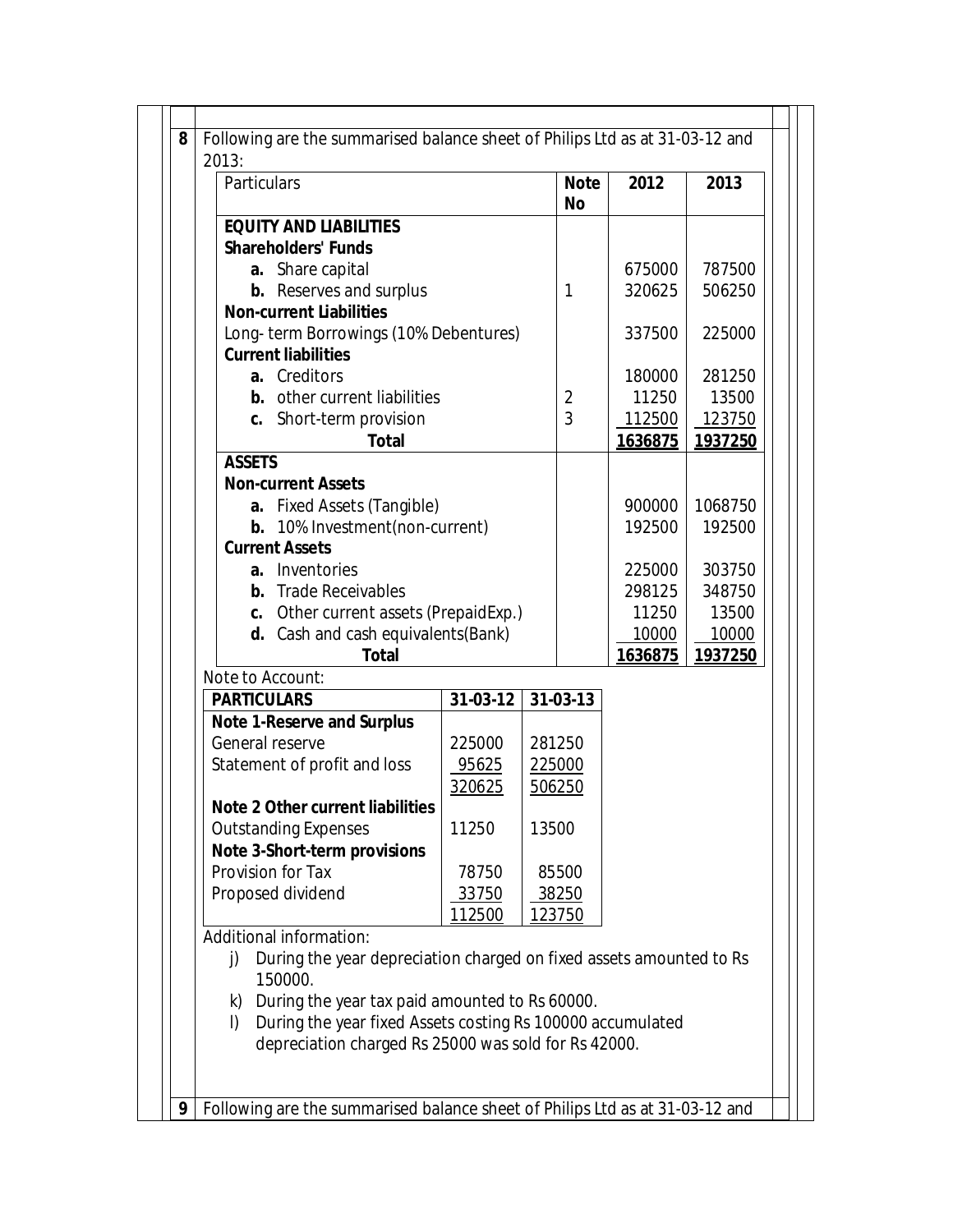| Particulars                                                                 |                  |  | <b>Note</b>    | 31-03-13 | 31-03-12 |
|-----------------------------------------------------------------------------|------------------|--|----------------|----------|----------|
|                                                                             |                  |  | <b>No</b>      |          |          |
| <b>I.EQUITY AND LIABILITIES</b><br><b>1.Shareholders' Funds</b>             |                  |  |                |          |          |
|                                                                             |                  |  |                | 1350000  | 1350000  |
| Share capital                                                               |                  |  | 1              | 1134000  | 1068000  |
| Reserves and surplus<br>2. Non-current Liabilities                          |                  |  |                |          |          |
| 10% debentures                                                              |                  |  |                | 810000   | Nil      |
| <b>3.Current liabilities</b>                                                |                  |  |                |          |          |
| Creditors                                                                   |                  |  |                | 302000   | 504000   |
| Short-term provision                                                        |                  |  | $\overline{2}$ | 130000   | 225000   |
| <b>Total</b>                                                                |                  |  |                | 3726000  | 3147000  |
| <b>II.ASSETS</b>                                                            |                  |  |                |          |          |
| <b>1. Non-current Assets</b>                                                |                  |  |                |          |          |
| <b>Fixed Asset</b>                                                          |                  |  |                |          |          |
| a. Tangible                                                                 |                  |  |                | 1500000  | 1200000  |
| b. Intangible (Goodwill)                                                    |                  |  |                |          |          |
| Investment (Non-Current)                                                    |                  |  |                | 30000    | 50000    |
| <b>2.Current Assets</b>                                                     |                  |  |                | 180000   | 150000   |
| a. Current investment                                                       |                  |  |                |          |          |
| <b>b.</b> Inventories                                                       |                  |  |                | 21000    | 17000    |
| c. Trade Receivables                                                        |                  |  |                | 600000   | 700000   |
| d. Cash and cash equivalents (Bank)                                         |                  |  |                | 825000   | 600000   |
| <b>Total</b>                                                                |                  |  |                | 570000   | 430000   |
|                                                                             |                  |  |                | 3726000  | 3147000  |
| Note to Account:                                                            |                  |  |                |          |          |
| <b>PARTICULARS</b>                                                          | $31 - 03 - 13$   |  | 31-03-12       |          |          |
| Note 1                                                                      |                  |  |                |          |          |
| <b>Reserve and Surplus</b><br>General reserve                               | 930000           |  | 900000         |          |          |
| Statement of profit and loss                                                | 204000           |  | 168000         |          |          |
|                                                                             | 1134000          |  | 1068000        |          |          |
| Note 2                                                                      |                  |  |                |          |          |
| <b>Short term provision</b>                                                 |                  |  |                |          |          |
| Provision for Tax                                                           | 100000<br>200000 |  |                |          |          |
| <b>Proposed Dividend</b>                                                    | 30000            |  | 25000          |          |          |
|                                                                             | 130000           |  | 225000         |          |          |
| Additional information:                                                     |                  |  |                |          |          |
| During the year depreciation charged on fixed assets amounted to Rs         |                  |  |                |          |          |
| 130000. During the year investment (non-current) of book value Rs 20000 was |                  |  |                |          |          |
| sold for Rs 36000. During the year fixed Assets of book value Rs 20000 was  |                  |  |                |          |          |
| sold for Rs 32000.                                                          |                  |  |                |          |          |
|                                                                             |                  |  |                |          |          |
| THE BALANCE SHEET OF SUNDER STEEL LTD. AS ON 31-03-2012 AND 31-03-2013 WERE |                  |  |                |          |          |